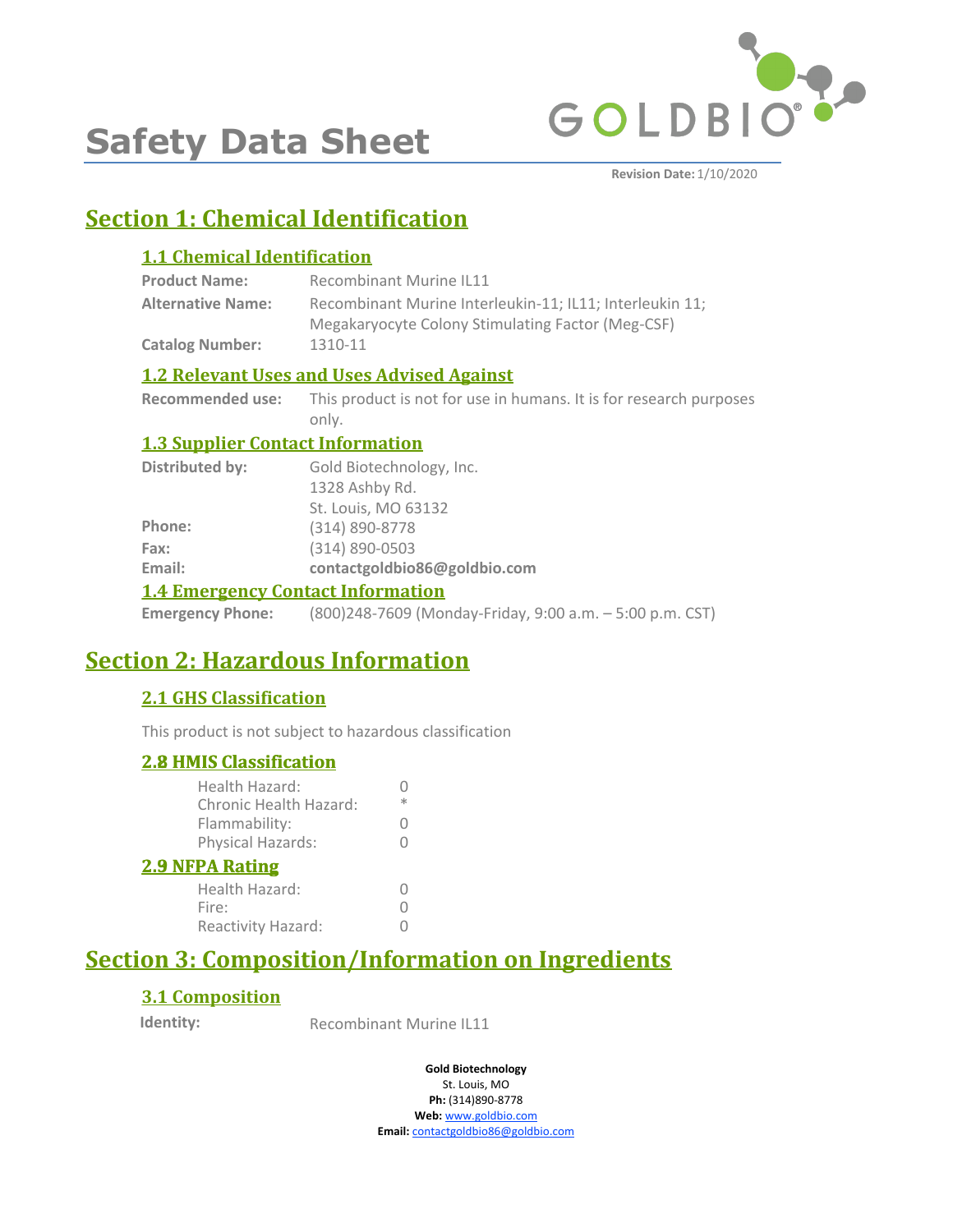| t Murine IL11<br>1310-11  | Page 2 of 7                                                                                                          |
|---------------------------|----------------------------------------------------------------------------------------------------------------------|
| <b>IUPAC:</b>             |                                                                                                                      |
| Synonyms:                 | Recombinant Murine Interleukin-11; IL11; Interleukin 11; Megakaryocyte<br><b>Colony Stimulating Factor (Meg-CSF)</b> |
| <b>CAS Number:</b>        |                                                                                                                      |
| <b>Molecular Formula:</b> |                                                                                                                      |
| <b>Molecular Weight:</b>  | MW: ~19.1 kDa                                                                                                        |
| Identity:                 | <b>NaCl</b>                                                                                                          |
| <b>IUPAC:</b>             |                                                                                                                      |
| Synonyms:                 | Sodium Chloride                                                                                                      |
| <b>CAS Number:</b>        | 7647-14-5                                                                                                            |
| <b>Molecular Formula:</b> | <b>NaCl</b>                                                                                                          |
| <b>Molecular Weight:</b>  | 58.44 g/mol                                                                                                          |
| Identity:                 | Sodium Phospate dibasic dodecahydrate                                                                                |
| <b>IUPAC:</b>             |                                                                                                                      |
|                           |                                                                                                                      |
| Synonyms:                 |                                                                                                                      |
| <b>CAS Number:</b>        | 10039-32-4                                                                                                           |
| <b>Molecular Formula:</b> | $Na2HPO4 \cdot 12H2O$                                                                                                |
| <b>Molecular Weight:</b>  | 358.14 g/mol                                                                                                         |
| Identity:                 | Sodium dihydrogen phosphate dihydrate                                                                                |
| <b>IUPAC:</b>             |                                                                                                                      |
| Synonyms:                 |                                                                                                                      |
| <b>CAS Number:</b>        | 7558-80-7                                                                                                            |
| <b>Molecular Formula:</b> | $NaH_2PO_4 \cdot 2H_2O$                                                                                              |
| <b>Molecular Weight:</b>  | 156.01 g/mol                                                                                                         |

SDS Date: 1/10/2020

# **Section 4: First Aid Measures**

### **4.1 Detailed First Aid Measures**

| Inhalation:                | If breathed in, move person into fresh air. If not breathing, give<br>artificial respiration. Consult a physician.                                    |
|----------------------------|-------------------------------------------------------------------------------------------------------------------------------------------------------|
| Skin:                      | Immediately wash skin copiously with soap and water. Take victim<br>immediately to hospital. Consult a physician.                                     |
| Eye:                       | Immediately rinse out with water for at least 15 minutes. Assure<br>adequate flushing by separating the eyelids with fingers. Consult a<br>physician. |
| Ingestion:                 | Wash out mouth with water. Drink plenty of water. Consult a<br>physician. Never give anything by mouth to an unconscious person.                      |
| <b>Notes to Physician:</b> | Treat symptomatically and supportively.                                                                                                               |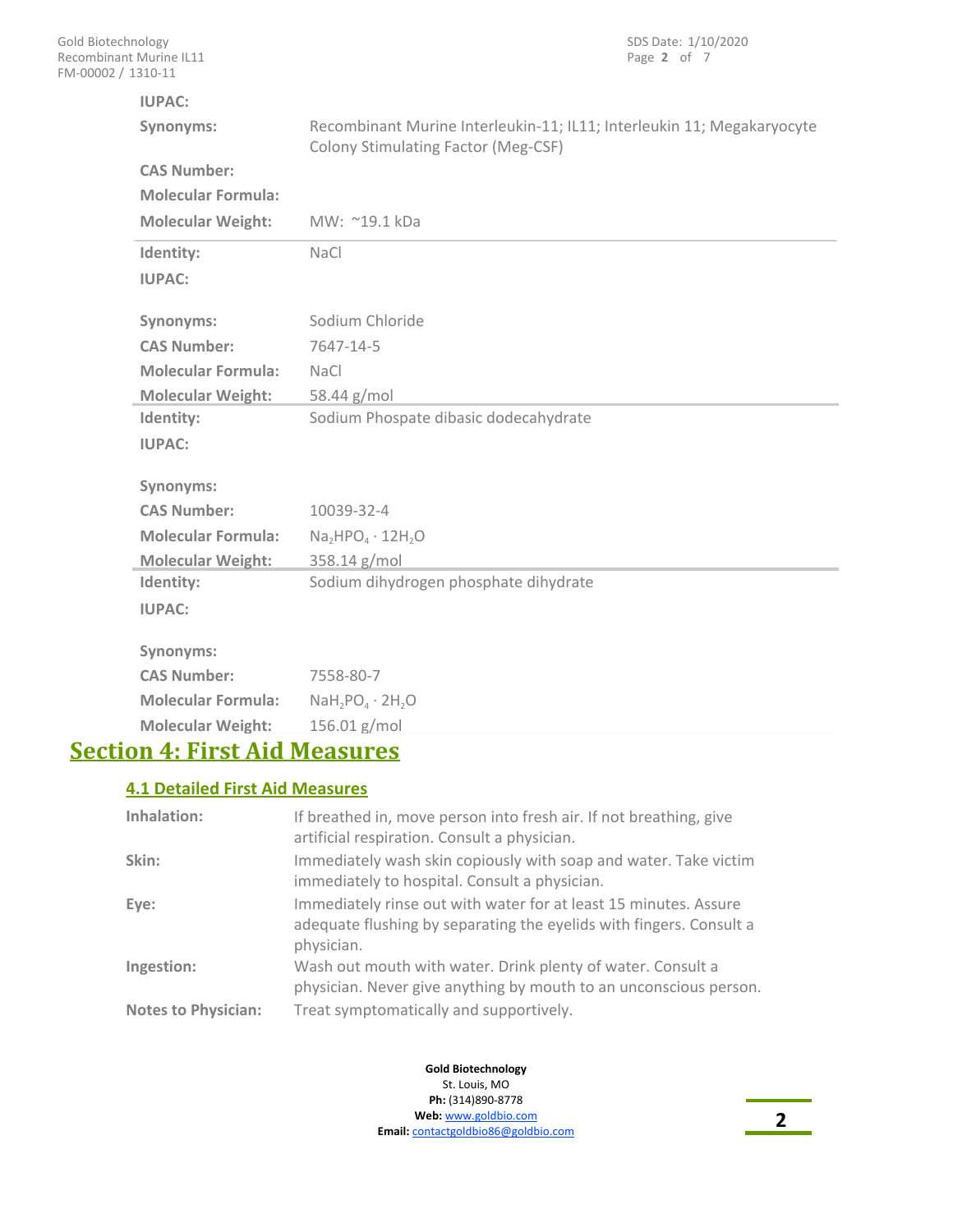### **4.2 Most Important Symptoms And Effects, Either Acute Or Delayed**

The most important known symptoms and effects are described in the labeling (see section2). And /or in section 11.

#### **4.3 Indication of immediate medical attention and special treatment needed**

Not available

# **Section 5: Fire Fighting Measures**

#### **5.1 Conditions of flammability:**

Not flammable or combustible.

#### **5.2 Suitable extinguishing media:**

Use water spray, alcohol-resistant foam, dry chemical or carbon dioxide.

#### **5.3 Specific hazards arising from the chemical**

During a fire, highly toxic gases may be generated by thermal decomposition or combustion – Unknown.

#### **5.4 Specific protective actions for fire-fighters:**

Wear self-contained breathing apparatus and protective clothing to prevent contact with skin and eyes.

### **Section 6: Accidental Release Measures**

#### **6.1 Personal precautions, protective equipment and emergency procedures:**

Use personal protective equipment. Avoid breathing vapors, mist or gas. Ensure adequate ventilation.

#### **6.2 Environmental precautions:**

Do not let product enter drains.

#### **6.3 Methods and materials for containment and cleaning up:**

Soak up with absorbent material, discard.

### **Section 7: Handling and Storage**

### **7.1 Precautions for safe handling:**

Always wear personal protective equipment (PPE, see section 8).

#### **7.2 Conditions for safe storage, including and incompatibilities:**

Keep container tightly closed.

Store desiccated at -20°C.

# **Section 8: Exposure Controls / Personal Protection**

#### **8.1 Control Parameters:**

Contains no substances with occupational exposure limit values.

#### **8.2: Appropriate engineering controls:**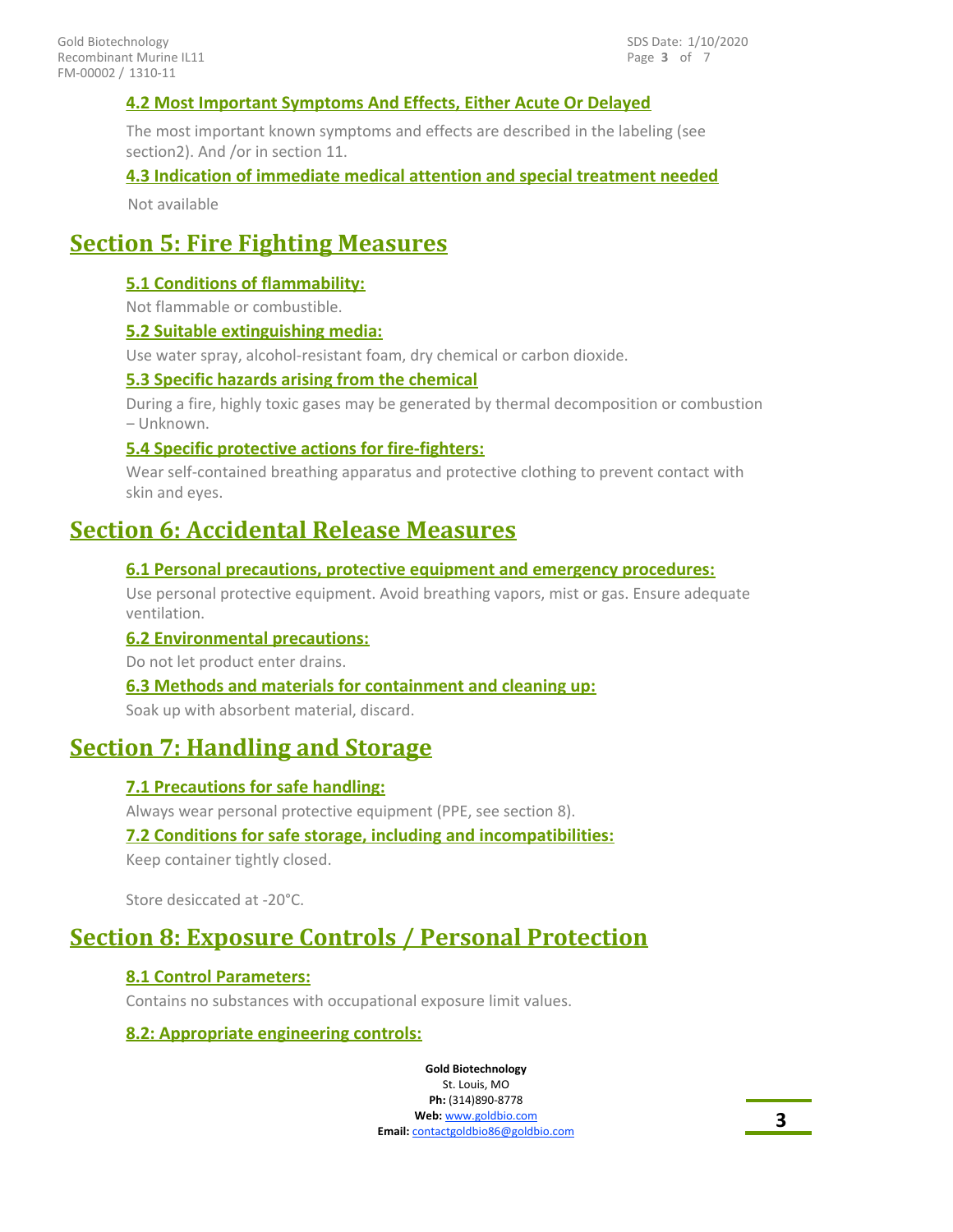Contains no substances with occupational exposure limit values.

#### **8.3 Personal Protective Equipment (PPE):**

**Eye/Face Protection:** Safety glasses with side-shields conforming to EN166. Use equipment for eye protection tested and approved under appropriate government standards such as NIOSH (US) or EN 166(EU).

**Skin Protection:** Handle with gloves. Gloves must be inspected prior to use. Use proper glove removal technique - without touching outer surface of glove - to avoid skin contact with this product. Dispose of contaminated gloves after use in accordance with applicable laws and good laboratory practices. Wash and dry hands. The type of protective equipment must be selected according to the concentration and amount of the dangerous substance at the specific workplace.

**Respiratory Protection:** Where risk assessment shows air-purifying respirators are appropriate use a full-face particle respirator type N100 (US) or type P3 (EN 143) respirator cartridges as a backup to engineering controls. If the respirator is the sole means of protection, use a full-face supplied air respirator. Use respirators and components tested and approved under appropriate government standards such as NIOSH (US) or CEN (EU).

**Other Protective Clothing or Equipment:** Wear appropriate protective clothing to prevent exposure.

### **Section 9: Physical and Chemical Properties**

#### **9.1 General chemical and physical properties**

| Appearance:                   | Not Available |
|-------------------------------|---------------|
| Odor:                         | Not Available |
| <b>Odor Threshold:</b>        | Not Available |
| pH:                           | Not Available |
| <b>Melting Point:</b>         | Not Available |
| <b>Freezing Point:</b>        | Not Available |
| <b>Boiling Point/Range:</b>   | Not Available |
| <b>Flash Point:</b>           | Not Available |
| <b>Evaporation Rate:</b>      | Not Available |
| <b>Lower Explosion Limit:</b> | Not Available |
| <b>Upper Explosion Limit:</b> | Not Available |
| <b>Vapor Pressure:</b>        | Not Available |
| <b>Vapor Density:</b>         | Not Available |
| <b>Relative Density:</b>      | Not Available |
| Solubility:                   | Not Available |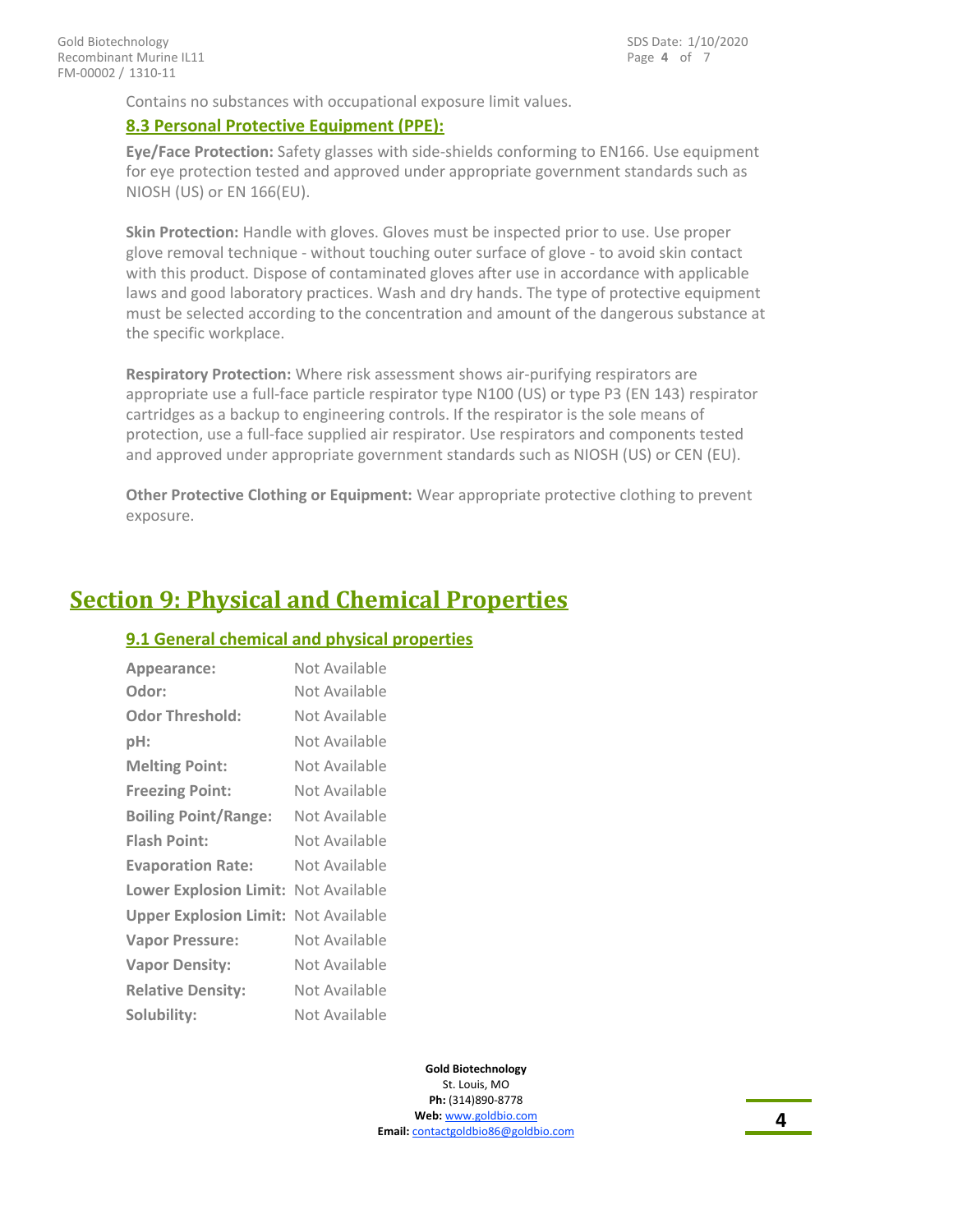Page **5** of 7 SDS Date: 1/10/2020

| <b>Partition Coefficient</b>         |               |
|--------------------------------------|---------------|
| n-octanol/water:                     | Not Available |
| <b>Auto-Ignition</b><br>Temperature: | Not Available |
| <b>Decomposition</b>                 |               |
| Temperature:                         | Not Available |
| Viscosity:                           | Not Available |

# **Section 10: Stability and Reactivity Data**

#### **10.1 Reactivity:**

Not available

#### **10.2 Chemical Stability:**

Stable under recommended storage conditions.

#### **10.3 Possibility of hazardous reactions:**

Not available.

#### **10.4 Conditions to avoid:**

Incompatible materials.

#### **10.5 Incompatible materials:**

Strong oxidizing agents.

#### **10.6 Hazardous decomposition products:**

Hazardous decomposition products formed under fire conditions. - Unknown.

# **Section 11: Toxicological Information**

#### **11.1 Toxicological effects**

**Acute toxicity:**

**Skin corrosion/irritation:**

Not available.

**Respitory or skin sensitization:**

Not available.

#### **Germ cell mutagenicity:**

Not available.

**Carcinogenicity:**

| <b>IARC:</b> | No component of this product present at levels greater than or equal |
|--------------|----------------------------------------------------------------------|
|              | to 0.1% is identified as probable, possible or confirmed human       |
|              | carcinogen by IARC.                                                  |

No component of this product present at levels greater than or equal to 0.1% is identified as probable, possible or confirmed human carcinogen by ACGIH. **ACGIH:**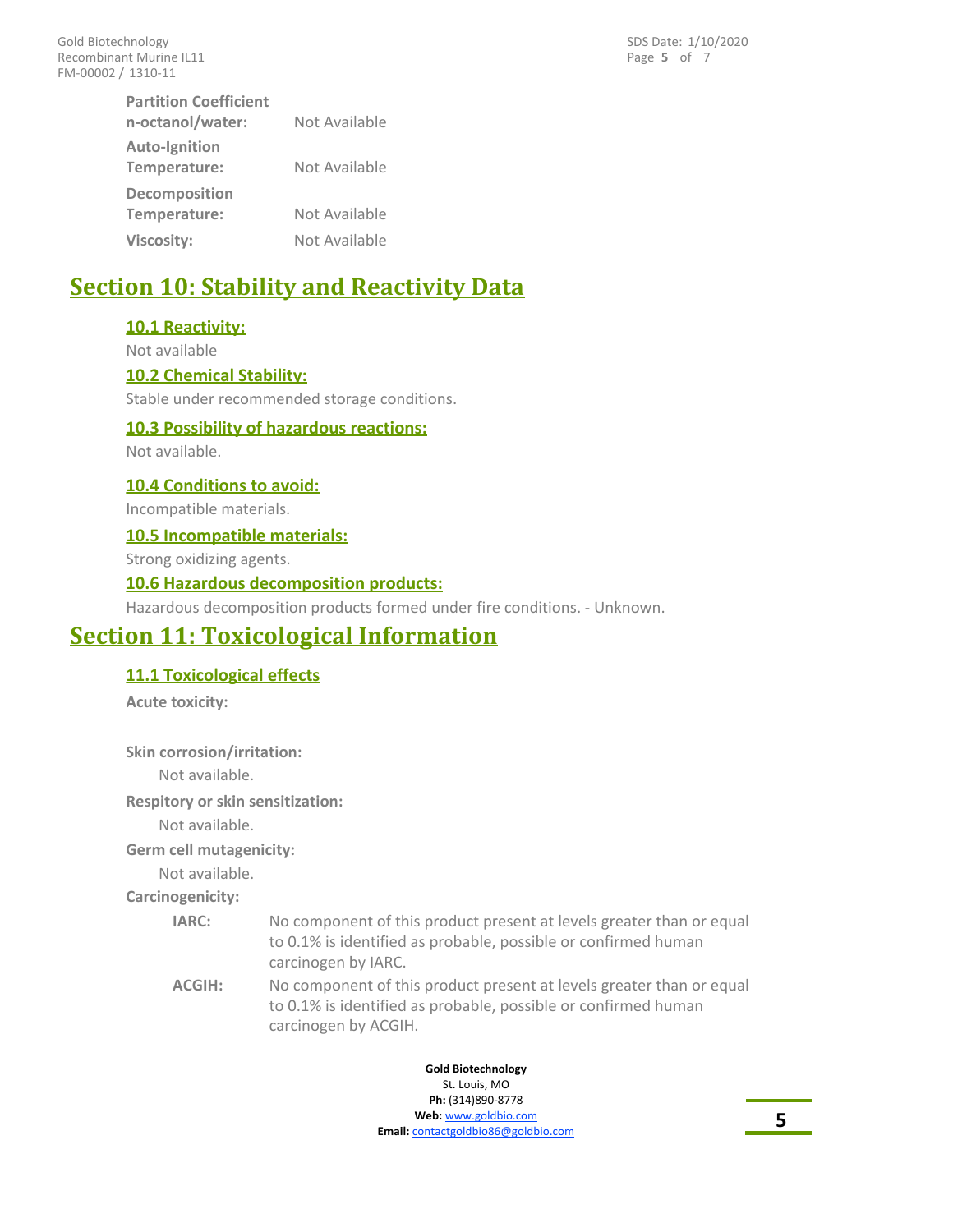| NTP:                           | No component of this product present at levels greater than or equal<br>to 0.1% is identified as probable, possible or confirmed human<br>carcinogen by NTP. |
|--------------------------------|--------------------------------------------------------------------------------------------------------------------------------------------------------------|
| OSHA:                          | No component of this product present at levels greater than or equal<br>to 0.1% is identified as a carcinogen or potential carcinogen by<br>OSHA.            |
| <b>Reproductive toxicity:</b>  |                                                                                                                                                              |
| Not available.                 |                                                                                                                                                              |
| <b>STOT-single exposure:</b>   |                                                                                                                                                              |
| Not available.                 |                                                                                                                                                              |
| <b>STOT-repeated exposure:</b> |                                                                                                                                                              |
| Not available.                 |                                                                                                                                                              |
| <b>Aspiration hazard:</b>      |                                                                                                                                                              |
| Not available.                 |                                                                                                                                                              |
| Likely routes of exposure:     |                                                                                                                                                              |
|                                | Respiratory organs, mouth, skin, and eyes.                                                                                                                   |
| <b>Symptoms of exposure:</b>   |                                                                                                                                                              |
|                                |                                                                                                                                                              |

To the best of our knowledge, the chemical, physical, and toxicological properties have not been thoroughly investigated.

# **Section 12: Ecological Information**

**12.1 Toxicity:** Not available. **12.2 Persistence and degradability:** Inherent biodegradability. **12.3 Bioacumulative potential:** Does not bioaccumulate. **12.4 Mobility in soil:** Not available. **12.5 Other adverse effects:** None.

# **Section 13 Disposal Considerations**

Dispose of product in accordance with local rules and regulations.

# **Section 14: Transport Information**

### **14.1 US Department of Transportation (DOT)**

This material is considered to be non-hazardous for transport.

**Gold Biotechnology** St. Louis, MO

**Ph:** (314)890-8778 **Web:** www.goldbio.com **Email:** contactgoldbio86@goldbio.com